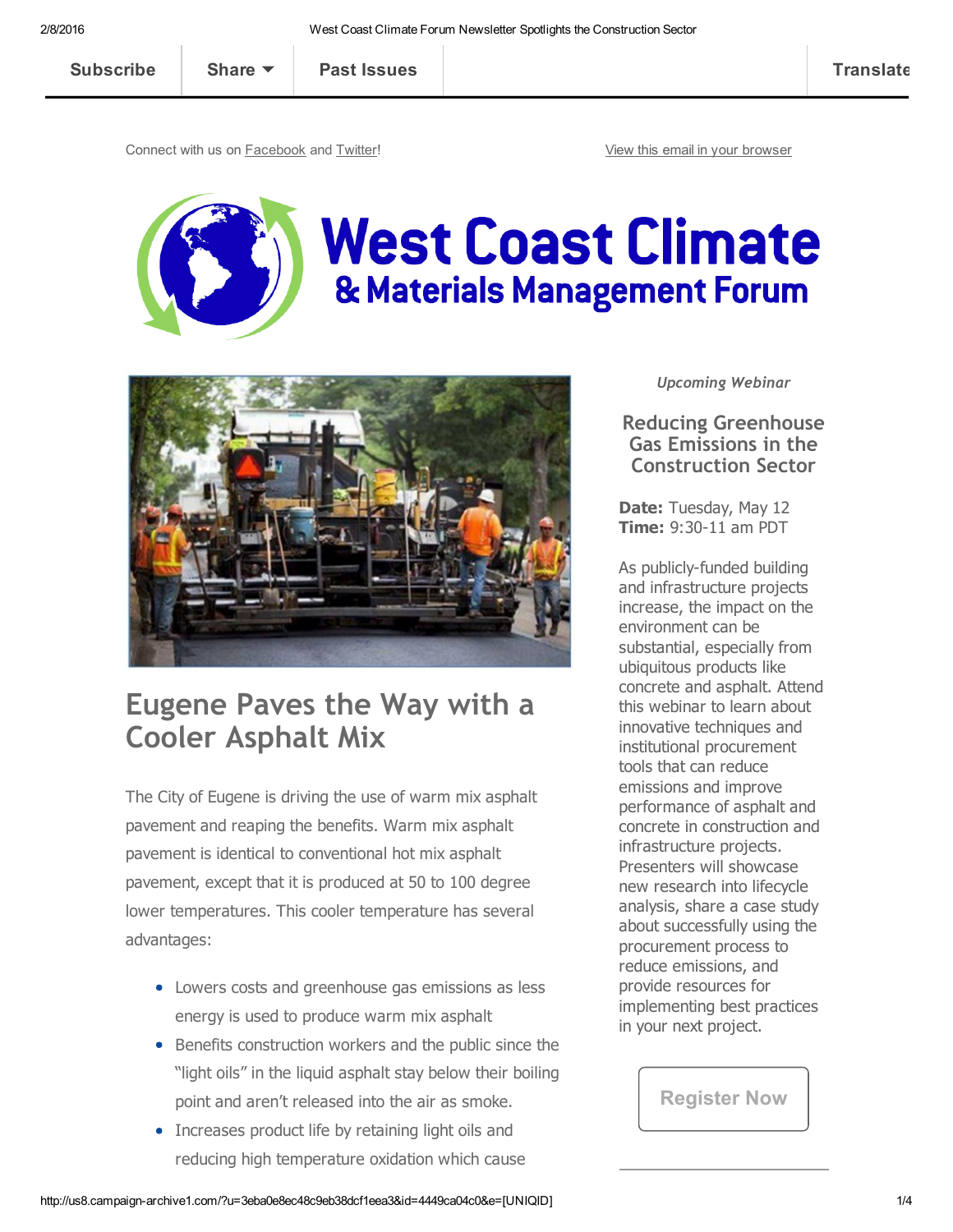premature aging of asphalt.

The use of warm mix asphalt pavement was first made optional on city projects in 2009, as they worked with local asphalt pavement producers to assess the feasibility of plant retrofits and a cost sharing program. In 2010, all asphalt concrete producers in the area had retrofitted their plants to produce warm mix asphalt and the city made it a standard specified material. Since the initiation of using warm mix asphalt concrete, the City of Eugene has placed 361,000 tons of warm mix asphalt concrete, resulting in an approximate greenhouse gas reduction of 8,700 metric tons CO2e.

To learn more, join the May 12th [webinar](http://bitly.com/may12webinar). Jenifer Willer, with the City of Eugene, will present a case study on warm mix asphalt.

## Recycling in the Age of Product **Transparency**

The building industry is increasingly faced with questions about the complete lifecycle impacts of the products used to construct workplaces, schools, and homes. And while recycled content materials are widely known to be environmentally beneficial, questions remain about the ingredients, additives and overall environmental impacts of many recycled content feedstocks.

A new collaboration of researchers and public agencies, consisting of Healthy Building Network, StopWaste, and the San Francisco Department of the Environment, is investigating common recycled-content feedstocks that are found in many building materials. The goals of this work are to celebrate the many benefits of recycled content and simultaneously identify ways to improve feedstock value, minimize health concerns of some problematic feedstocks, and create better awareness of recycled content materials used in products.



The report, Post-Consumer Polyvinyl Chloride in **Building Products, by the** Healthy Building Network and StopWaste is a prequel to their forthcoming white paper that assesses eleven common recycled content feedstocks found in building materials sold into the Bay Area of California. The white paper will present methods for monitoring and improving the purity of recycled feedstocks in order to increase feedstock value, protect human health, minimize environmental impacts, and dramatically increase recycling rates.



Check out this onepager on the West Coast Climate Forum that summarizes the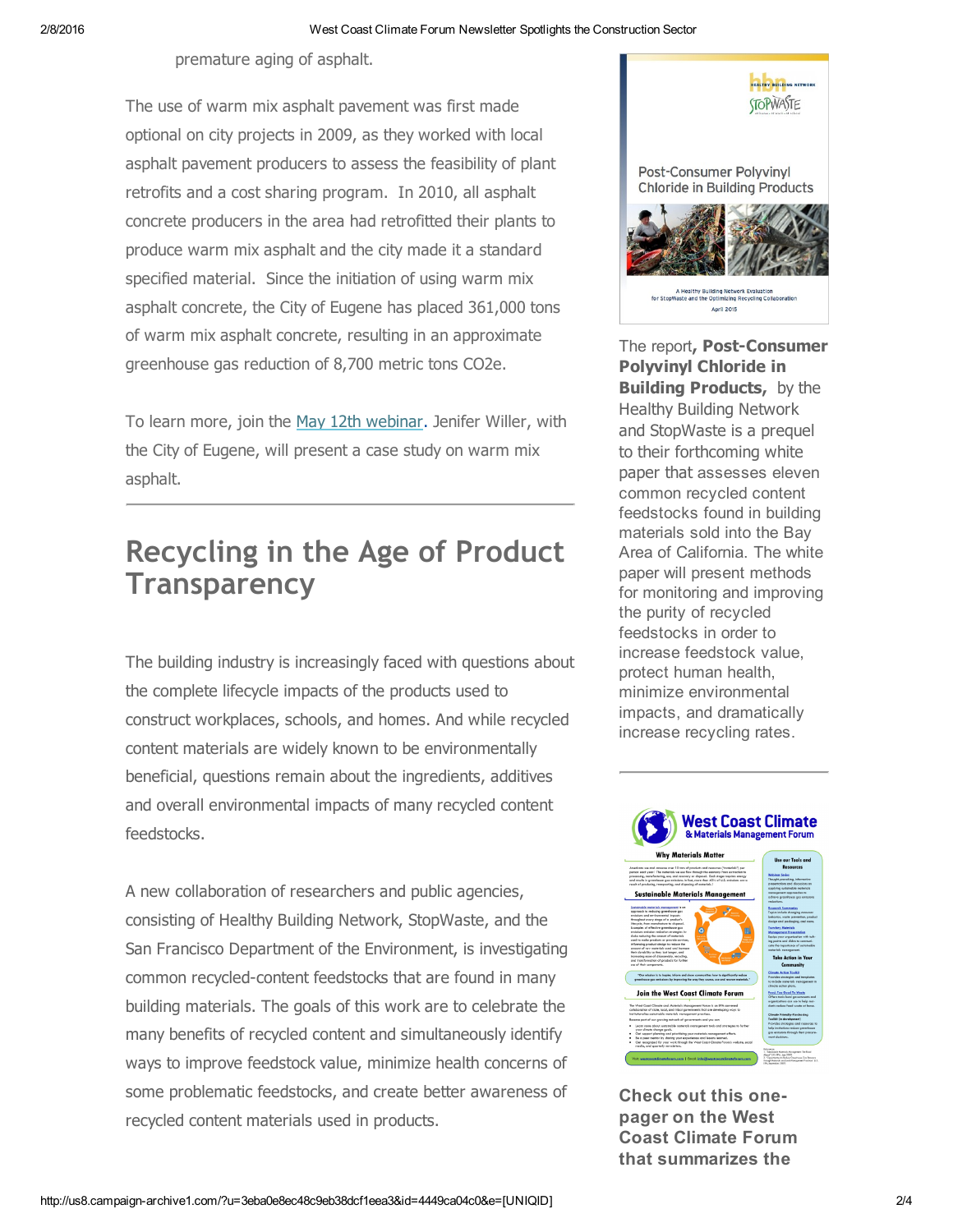#### 2/8/2016 West Coast Climate Forum Newsletter Spotlights the Construction Sector

"Our research has identified some best practices and room for improvement in recycled materials supply chains" said Wes Sullens, of StopWaste. "From our findings, we seek to engage in a dialogue with manufacturers, owners, and regulators to find solutions that ultimately lead to the greater use of recycled content materials in building products."

The group's recently released report, "Post-Consumer Polyvinyl Chloride in Building Products," is the first in a series that will examine eleven commonly used recycled feedstocks. Additional reports on recycled content feedstocks will be released in the coming months.

Visit [http://www.healthybuilding.net/content/optimize-](http://www.healthybuilding.net/content/optimize-recycling)

recycling for more information and to join the conversation on optimizing recycling.

work we do and why materials matter.



### Meet the West Coast Climate Forum Leadership Team

The West Coast Climate and Materials Management Forum is an EPA-convened collaboration of state, local, and tribal governments that develops ways to institutionalize sustainable materials management practices. We identify and share effective greenhouse gas emission reduction strategies that improve the way communities source, use, and recover materials. More than 50 contributing partners work collaboratively to create the West Coast Climate Forum tools and resources.

The West Coast Climate Forum is led by a leadership team which sets the strategic direction, leads product development, and plans the webinar series. Several members have been part of the leadership team since its initiation in 2008.

### The Leadership Team:

- Shannon Davis, EPA Pacific Southwest Region
- Ashley Zanolli, EPA Pacific Northwest Region
- David Allaway, State of Oregon, Department of Environmental Quality
- Janine Bogar, State of Washington, Department of Ecology
- Karen Cook, County of Alameda, General Services Agency
- Leslie Kochan, State of Oregon, Department of Environmental Quality
- Babe O'Sullivan, City of Eugene, Office of Sustainability